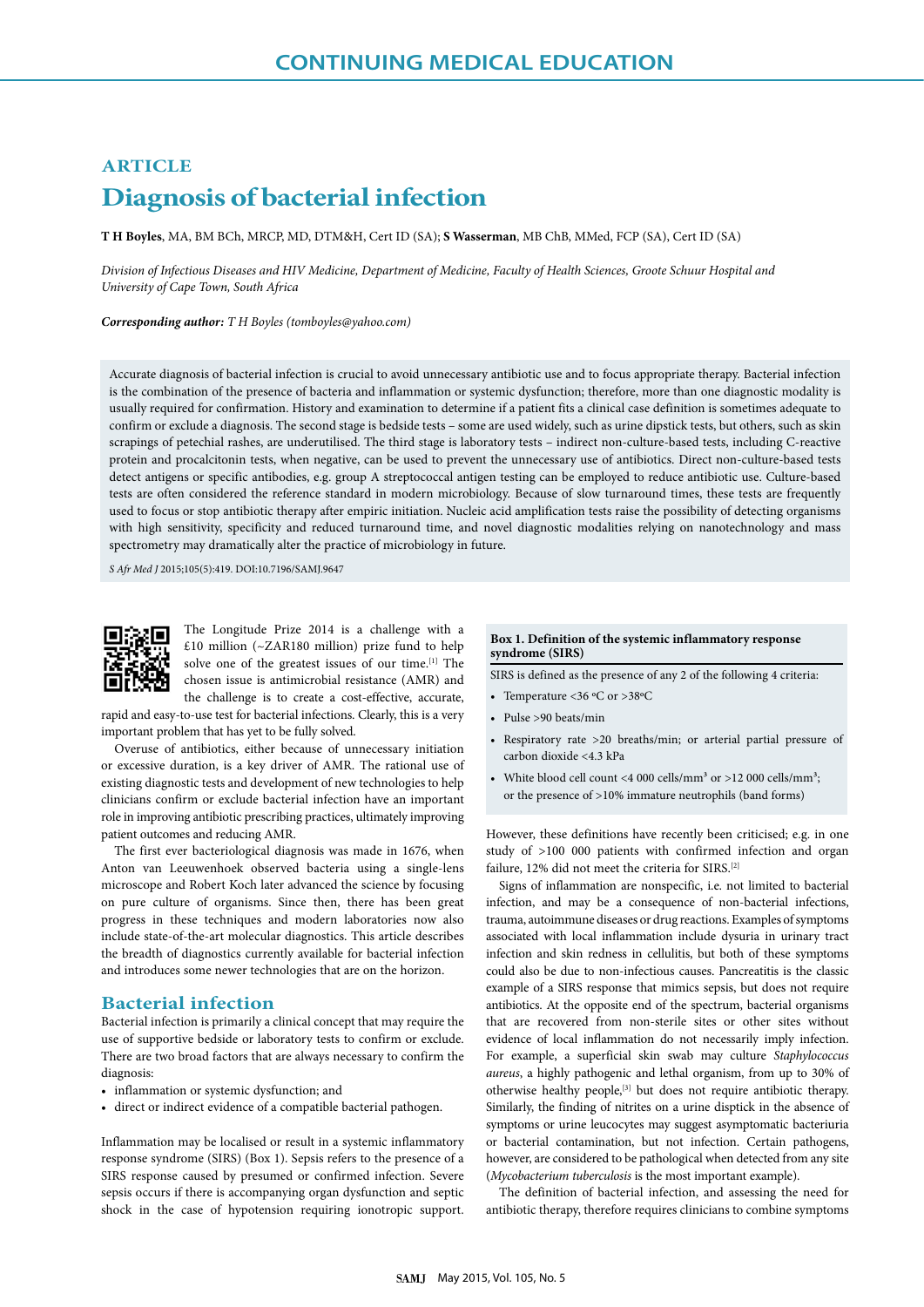and signs of inflammation with diagnostic tests for direct or indirect evidence of a pathogen as a cause of the inflammation.

## **Diagnostic tests**

The diagnostic process begins with a full clinical evaluation (history and examination), followed by bedside or laboratory-based investigations. Each has advantages and disadvantages, but they are rarely employed in isolation. The typical process begins with clinical tests and uses this information to guide bedside tests, followed by laboratory tests – with the probability of the diagnosis shifting with each piece of added information. Bacterial infection can occur in any part of the body with multiple different organisms and therefore the number of available tests is vast. This review discusses broad categories of tests, with specific examples to illustrate the process.

### **Clinical diagnostics**

In general, single clinical parameters are neither sensitive nor specific for bacterial infection. For example, fever is common in bacterial infection, but also often absent, and may be caused by a multitude of other illnesses, e.g. as part of the SIRS response. Therefore, it is usual to group together features from the history and examination to create useful case definitions. Usually case definitions are designed to have high sensitivity but low specificity so that the condition is 'ruled out' in patients not fitting the definition. Further testing is then usually required to 'rule in' the diagnosis. An example is the case definition of acute meningitis: <7 days of at least two of the four cardinal features (fever, confusion, headache and neck stiffness). This is useful to exclude patients who are very unlikely to have acute meningitis, but further testing with a lumbar puncture is required to rule in the condition.

Not all case definitions have low specificity and are sometimes the sole basis for confirming a diagnosis. For example, the case definition for community-acquired pneumonia, which includes a chest radiograph, is fever and/or breathlessness or tachypnoea and/ or tachycardia as well as new or progressive infiltrate on a chest radiograph. Patients fulfilling this case definition are considered to have pneumonia, and the condition is excluded in patients to whom the case definition does not apply. Further bedside or laboratory testing is not required to confirm the diagnosis, but may be useful for monitoring purposes.

#### **Bedside tests**

The urine dipstick test is a good example of a bedside test that can assist with diagnosing bacterial infection. The absence of nitrites or leucocytes makes urinary tract infection very unlikely, although pyuria in particular may have many alternative causes. Another routinely used bedside test is wet prep microscopy for the diagnosis of sexually transmitted infections in women. A bedside Gram stain can be extremely helpful for identifying Gram-negative diplococci in a joint aspirate to confirm gonoccocal arthritis,<sup>[4]</sup> or similarly for making a rapid diagnosis of meningococcaemia from a skin scraping of a petechial rash.<sup>[5]</sup> Unfortunately, these office tests are not often performed, even though they require minimal training and are cheap.

Radiographs usually provide nonspecific evidence of infection, such as infiltrates on a chest radiograph or focal bony lysis suggesting osteomyelitis. More sophisticated radiological techniques such as computed tomography scanning or magnetic resonance imaging are sometimes required, but even these often lack the specificity to confidently rule in bacterial infection. Under these circumstances, it is usually necessary to use a laboratory and possibly a culture-based test to confirm the diagnosis.

#### **Laboratory tests**

There are a vast number of relevant laboratory tests that can be broadly divided into indirect and direct non-culture-based and culture-based tests, and nucleic acid amplification tests (NAATs). Indirect tests such as peripheral white cell count (WCC) and C-reactive protein (CRP) confirm the presence of inflammation when positive, but lack the specificity to differentiate bacterial from non-bacterial causes. However, high neutrophil count with left-shift and CRP  $>100$  mg/mL suggest bacterial infection.<sup>[6]</sup> Negative results generally exclude inflammation and therefore bacterial infection. There has been great interest in developing more sophisticated pointof-care (POC) tests that can accurately exclude bacterial infection. A number of useful tests are now available, including CRP, which have been shown in clinical trials to reduce antibiotic prescription for respiratory tract infections.[7]

Procalcitonin (PCT) is 10 times more expensive than CRP or WCC tests, but more specific for bacterial infection. There is good evidence that antibiotics can safely be withheld, based on low PCT in acute meningitis, acute exacerbations of chronic obstructive pulmonary disease and upper respiratory tract infections.[8] PCT has no value in differentiating bacterial infection from tuberculosis<sup>[9]</sup> and has very limited value in sepsis.[10] Serial measurements can be used to decide when to discontinue antibiotics, particularly in the intensive care unit setting,<sup>[11]</sup> although use for this indication may be limited by cost. Current research is examining the complete host-proteome response to bacterial and viral infection to find signatures that can reliably differentiate the two. A recent study showed that the combination of tumour necrosis factor-related apoptosis-inducing ligand (TRAIL), interferon gamma-induced protein-10, and CRP outperformed any individual proteins and routinely used clinical parameters and their combinations.[12]

Direct non-culture-based tests generally depend on identifying an antigen from an organism or a serological reaction to that antigen. These tests vary in their performance characteristics, but in general are specific for a particular bacterial infection in the correct clinical setting. An office-based rapid antigen test is available for the detection of group A *Streptoccocus* in children with sore throat; a positive test rules in the diagnosis with a high degree of certainty and can be used as a basis to confidently prescribe antibiotics.[13] Similarly, stool antigen tests accurately detect the presence of *Helicobacter pylori*  infection,[14] facilitating the use of eradication therapy without the need for endoscopy. Antigen testing is sometimes preferred over culture for diagnosing bacterial infection due to fastidious or unusual organisms – *Legionella pneumonia* being a good example. A drawback of many antigen tests is reduced sensitivity compared with culture, and in severe or life-threatening illness this cannot reliably exclude infection. An example is bacterial meningitis, where a positive meningococcal<sup>[15]</sup> or pneumococcal antigen<sup>[16]</sup> test on cerebrospinal fluid is excellent at confirming those infections, but a negative test is insufficient for discontinuing empiric therapy. Another drawback of antigen tests is their inability to provide antimicrobial susceptibility data; therefore, even if pneumococcal meningitis is diagnosed on the basis of an antigen test, ceftriaxone will have to be continued until minimum inhibitory concentrations of penicillin can be determined from a cultured isolate.

Serological tests are sometimes used to diagnose infections caused by bacteria that are difficult to culture. Certain classic tests are unreliable and should not be used, such as the Widal reaction for typhoid. Problems with serology include cross-reactivity with other antigens, particularly when measuring IgM, which reduces specificity, and false-negatives in early infection, which reduce sensitivity. Examples of serological tests used in clinical practice to